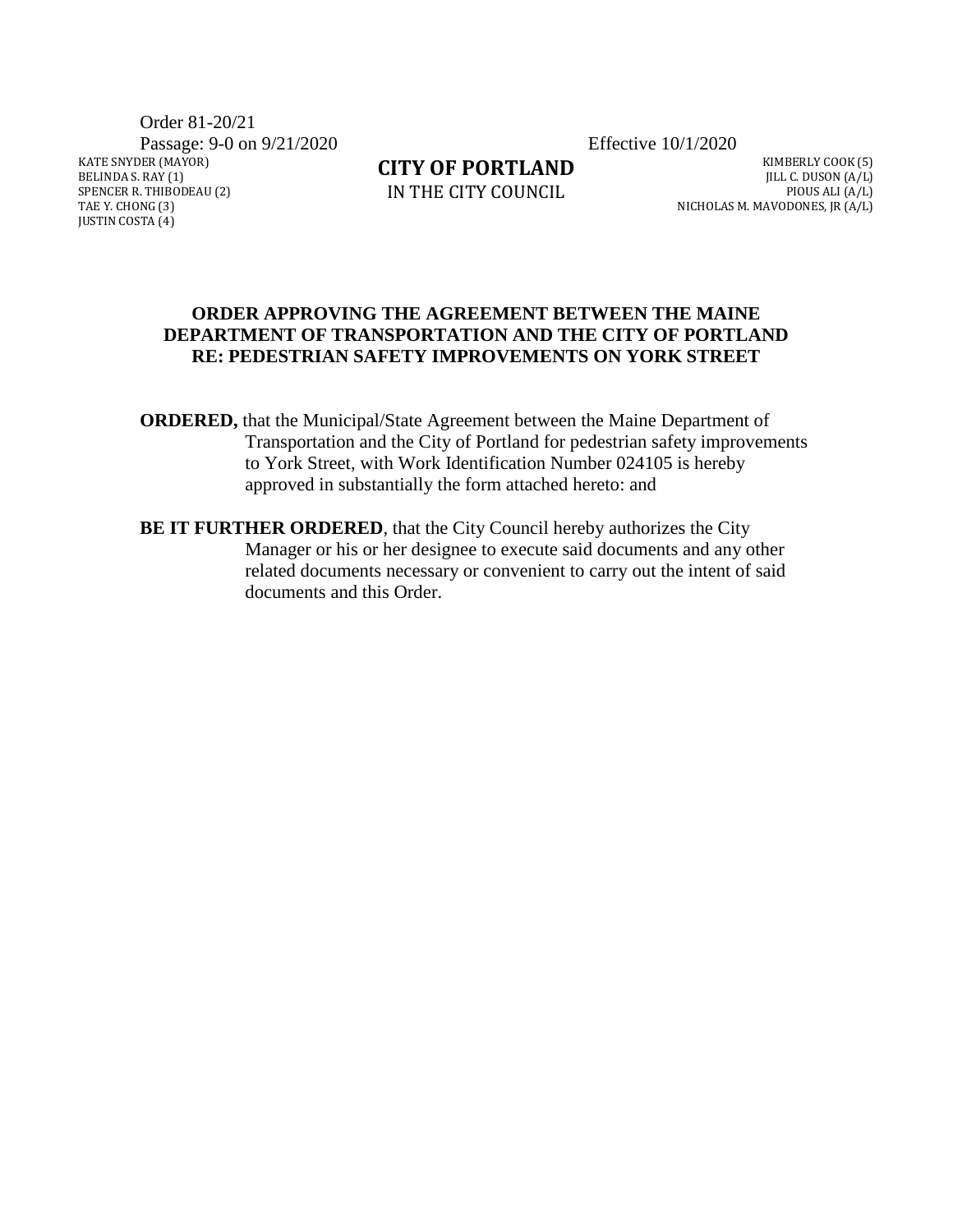

 *MaineDOT use only* 

**TEDOCS** #: **AMS ID:** 

**CSN:**

**PROGRAM**: Multimodal

# **MAINE DEPARTMENT OF TRANSPORTATION Agreement for a Federally Funded Locally Administered Project**

With the

#### **City of Portland**

Regarding

## **Sidewalk on York Street**

(Payable Agreement)

| <b>MaineDOT Use Only</b>                  |                                                  |  |  |  |
|-------------------------------------------|--------------------------------------------------|--|--|--|
| Agreement Amount: \$100,000.00            | Federal Authorization Date: 01/07/2019           |  |  |  |
| Federal Share: \$75,000.00                | Federal Project #: 2410500                       |  |  |  |
| State Share: \$0.00                       | MaineDOT WIN: 024105.00                          |  |  |  |
| Local Share: \$25,000.00                  | Municipality's Vendor ID: VC1000073476           |  |  |  |
| Effective Date: Upon MaineDOT's Signature | Municipality's DUNS #: 07-174-7802               |  |  |  |
| Expiration Date: August 31, 2025          | CFDA #: 20.205 Highway Planning and Construction |  |  |  |

This Agreement for a federal-aid project is entered into by the State of Maine Department of Transportation (**MaineDOT**) with its headquarters at 24 Child Street in Augusta, Maine, and the City of Portland (the **Municipality**) with its principal offices at 293 Congress Street in Portland, Maine, which jointly shall be referred to as the **Parties**.

#### **RECITALS**

- A. This Agreement shall apply to preliminary engineering and right-of-way work for development of a new sidewalk along York Street, beginning at State Street and continuing 0.16 mile northerly to High Street (the **Project**); and
- B. The Project was programmed for the MaineDOT Work Plan by the Portland Area Comprehensive Transportation System, the designated metropolitan planning organization for the Portland Urbanized Area (the **MPO**); and
- C. Unless otherwise specified in this Agreement, the Municipality shall administer all stages of the Project as a Locally Administered Project (LAP), subject to oversight from MaineDOT to ensure that all requirements of this Agreement are met.

#### **AGREEMENT**

NOW, THEREFORE, in consideration of the foregoing statements, the Parties agree to the following:

## APPENDICES

The following appendices shall be incorporated into this Agreement:

- $\boxtimes$  Federal Funding Accountability and Transparency Act Form (signature required)
- $\boxtimes$  Federal Title VI Assurances (signature required)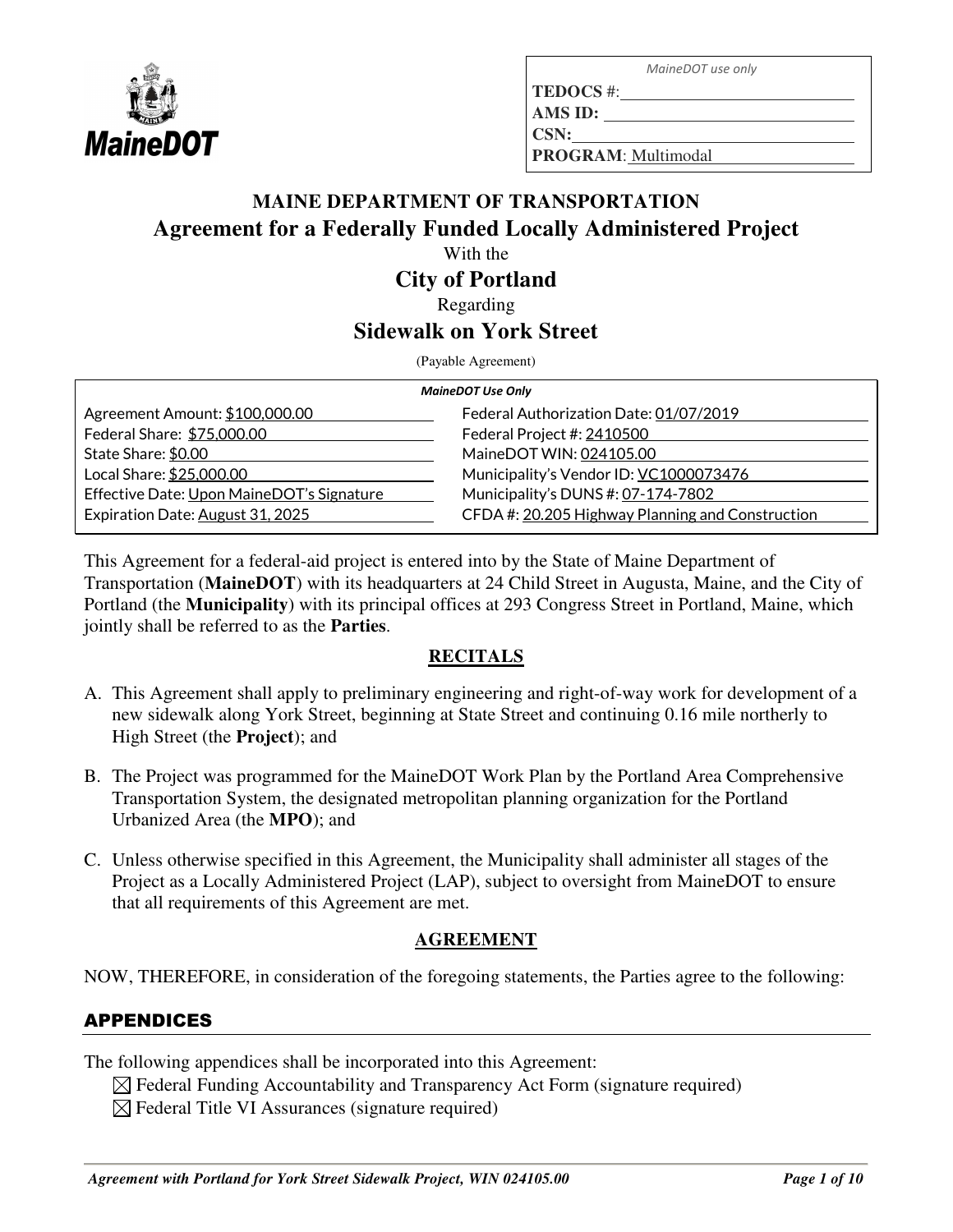#### ROLES AND RESPONSIBILITIES

- 1. ROLE OF MUNICIPALITY. The Municipality shall assign a full-time administrative or public works employee with Local Project Administration (LPA) certification from MaineDOT to be responsible for the Project. This Local Project Administrator shall abide by the latest edition of MaineDOT's Local Project Administration Manual & Resource Guide (LPA Manual). If the certified administrator leaves or ceases to oversee the Project, the Municipality shall stop work and notify the MaineDOT Project Manager, who will determine a course of action.
	- Local Project Administrator: Jennifer Ladd, Senior Project Engineer Email: jwl@portlandmaine.gov Phone: (207) 874-8894
- 2. ROLE OF MAINEDOT. MaineDOT will assign a Project Manager to carry out MaineDOT's responsibilities. The Project Manager or a designee will have the authority to request design changes to meet applicable laws, regulations and design standards; accept and reject invoices; inspect construction activities; and take all other action to assure proper performance of this Agreement.
	- □ Project Manager: Jerry Dostie, Multimodal Program Email: Gerald.P.Dostie@maine.gov Phone: (207) 624-3457

### FINANCIAL OBLIGATIONS

- 1. AUTHORIZATION. The Municipality shall not begin reimbursable work on the Project until:
	- A. The Federal Highway Administration (FHWA) authorizes the Project; and
	- B. MaineDOT executes this Agreement gives the Municipality written notice to proceed.
- 2. PROJECT COST. The MPO programmed for the Project a total of \$**100,000.00** (Project Cost), and the Parties shall share this cost through all stages of the Project at the rates below. Expenditures eligible for federal and state participation shall not exceed the Project Cost without approval from the MPO, which shall send MaineDOT a letter or email confirming approval of any additional funds. Upon receiving such written approval from the MPO, the Parties shall modify this Agreement.

| <b>Estimated</b>   |             | Federal |             | State        |        | <b>Estimated</b>    |
|--------------------|-------------|---------|-------------|--------------|--------|---------------------|
| <b>Local Match</b> |             | Share   |             | <b>Share</b> |        | <b>Project Cost</b> |
| 25%                | \$25,000.00 | 75%     | \$75,000.00 | $0\%$        | \$0.00 | \$100,000.00        |

- A. FEDERAL/STATE SHARE. MaineDOT, using federal programmed by the MPO from its capital allocation, will share in the Project Cost at the rate of 75 percent, up to **\$75,000.00**.
- B. LOCAL MATCH. The Municipality shall share in the Project Cost at the rate of 25 percent, for an estimated local match of \$**25,000.00** that is not from other federally assisted programs. Additionally, the Municipality shall be responsible for:
	- i. All costs exceeding the Project Cost, unless otherwise agreed upon through an executed modification to this Agreement;
	- ii. All costs incurred before the effective date of this Agreement;
	- iii. All costs that MaineDOT determines to be ineligible for federal or state participation.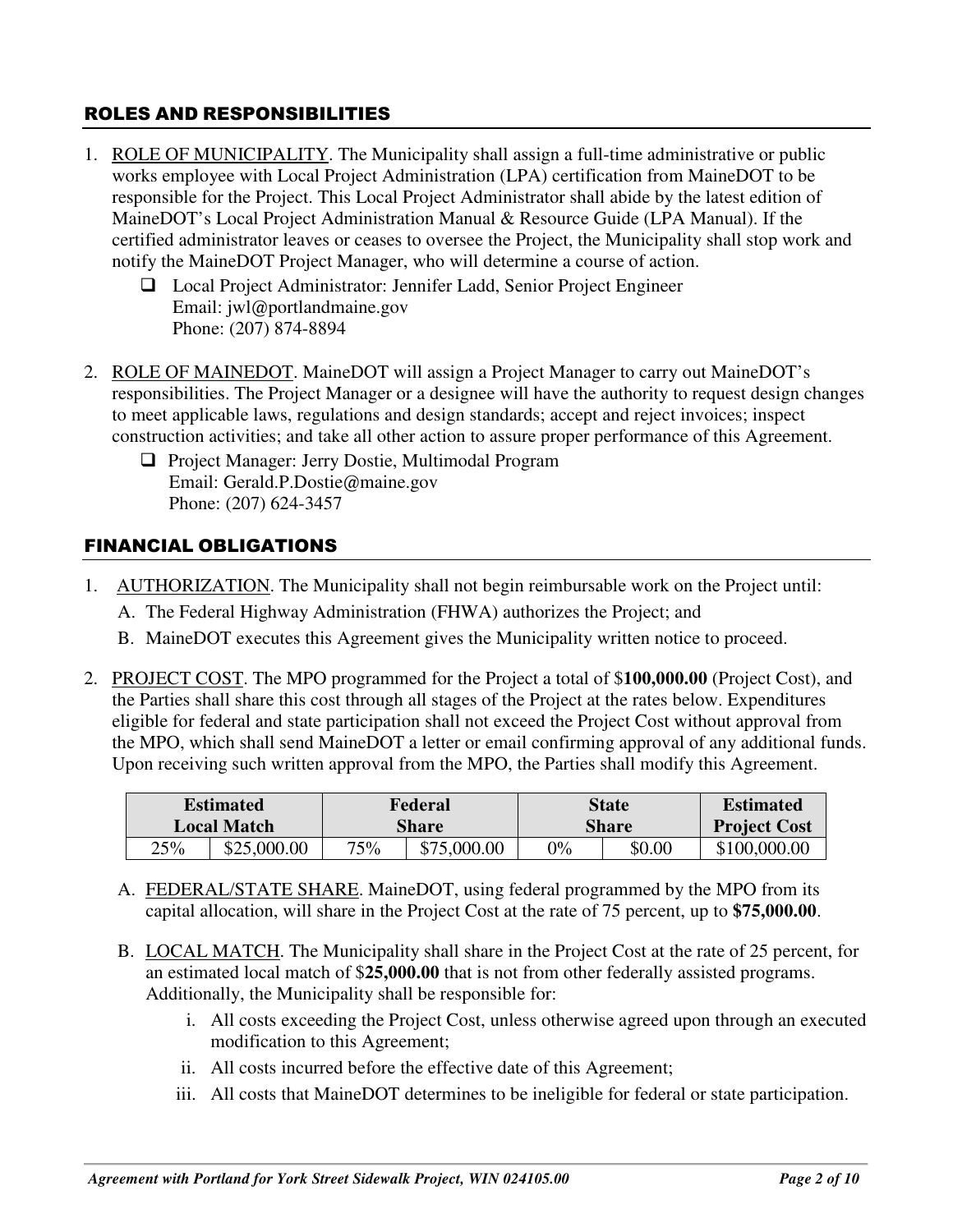- C. ESTIMATE UPDATES. The MaineDOT Project Manager will provide the Municipality with an updated estimate of the Project Cost and a report of expenditures to date at these milestones:
	- i. At Plan Impacts Complete; and
	- ii. At completion of the final Plans, Specifications & Estimate (PS&E) package.
- D. LOCAL COMMITMENT. Upon receiving the updated estimate set out in paragraph C above, the Municipality shall provide MaineDOT's Project Manager with one of the following:
	- i. A statement acknowledging the estimate and affirming its commitment to the Project; or
	- ii. A request to withdraw the Project and reimburse MaineDOT fully for all costs incurred.
- 3. REIMBURSEMENT. The Municipality may invoice MaineDOT periodically for MaineDOT's share of costs incurred on the Project. Invoices should be modeled after *Letter 4* from the LPA Manual and submitted on a schedule agreed to by the Parties, as follows:
	- A. Each invoice shall include a progress report for the service period of the invoice.
	- B. Each invoice shall document the charges incurred and proof of payment made in sufficient detail to satisfy the MaineDOT Project Manager.
	- C. Each invoice shall show MaineDOT's and the Municipality's portions of Project costs, including a running total of costs incurred to date.
	- D. The Municipality must certify that amounts claimed are correct and not claimed previously.
	- E. Upon completion of work and payment in full of all contracted parties, the Municipality shall submit to MaineDOT a final invoice modeled after *Letter 20* from the LPA Manual. Payment of this final invoice shall be contingent upon a passing inspection of the Project by MaineDOT and, if applicable, the receipt of a completed Consultant Evaluation from the Municipality.
- 4. MAINEDOT COSTS. MaineDOT will charge to the Project costs incurred for work on the Project. The Municipality shall share in these costs commensurate with its overall percentage of the Project. MaineDOT will reconcile these costs upon completion of the Project and deduct the Municipality's share from the final invoice payment under section 3E above.
- 5. TERM. The Municipality shall complete the Project and submit a final invoice to MaineDOT by the Expiration Date of this Agreement. The Municipality shall submit any request for a date extension to MaineDOT in writing before the end of the original period of performance.
- 6. REPAYMENT. If the Municipality withdraws from the Project, the Municipality shall refund all Project payments from MaineDOT and reimburse MaineDOT for all costs incurred on the Project, within 30 days of receipt of an invoice from MaineDOT.
- 7. SET-OFF RIGHTS. MaineDOT shall have all of its common law, equitable and statutory rights of set-off. These rights shall include, but shall not be limited to, the State of Maine's option to withhold for the purposes of set-off any money due to the Municipality under a specific project contract up to any amounts owed to MaineDOT under this Agreement, and any agreement/contract with any other state department or agency, including any agreement/contract for a term commencing before the term of this Agreement. MaineDOT shall exercise its set-off rights in accordance with standard state practices including, in cases of set-off pursuant to an audit, the finalization of the audit. *When applicable, MaineDOT reserves the right to withhold or reduce future Local Road Assistance payments to the Municipality for purposes of set-off to recover any amount owed.*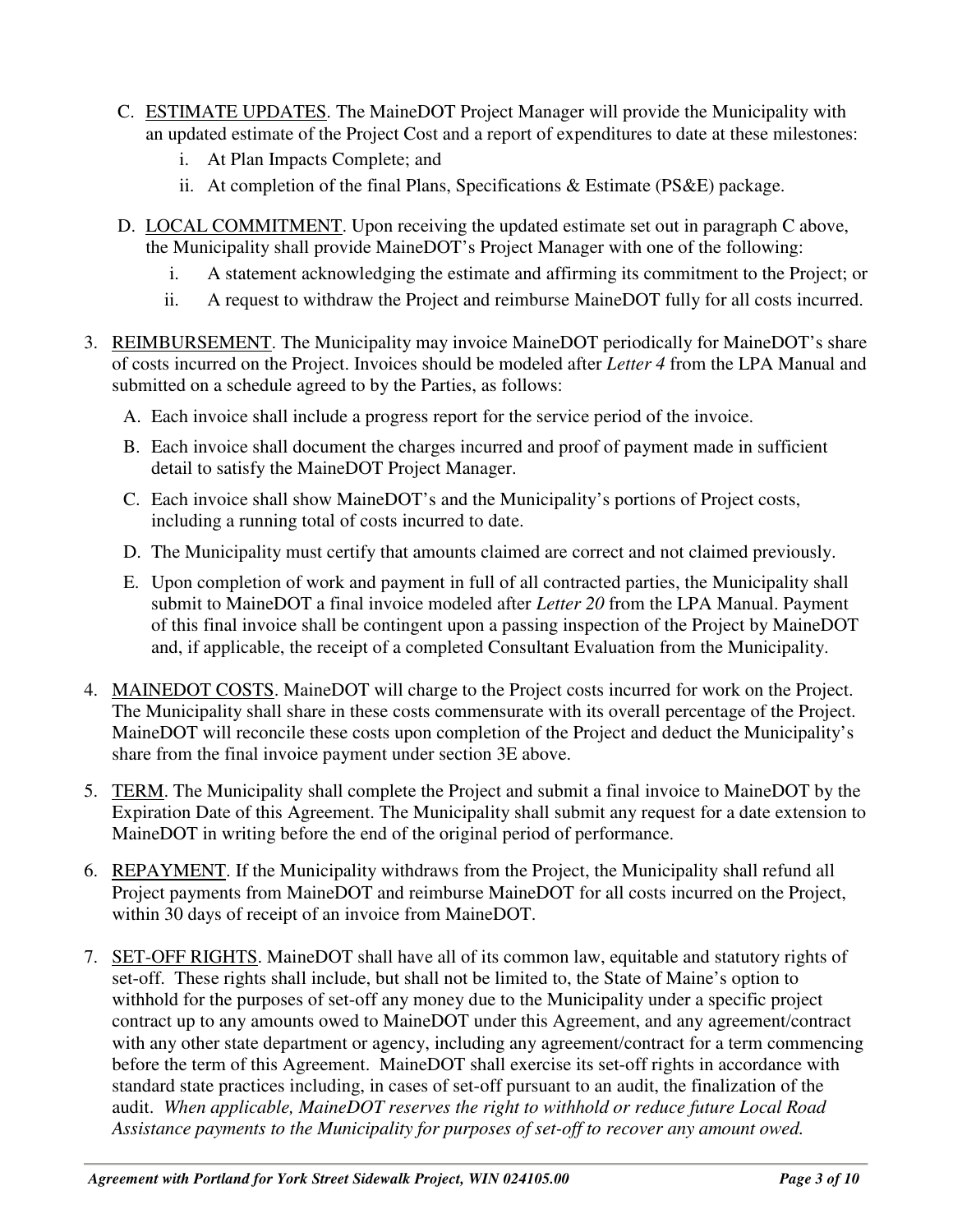- 8. OBLIGATION OF FUNDS. The Municipality acknowledges and agrees that, although the execution of this Agreement by MaineDOT manifests its intent to honor its terms and to seek funding to fulfill any obligations arising hereunder, such obligations by law are subject to available budgetary appropriations by the Maine Legislature and the Federal Government. This Agreement, therefore, does not create any obligation on behalf of MaineDOT in excess of such appropriations
- 9. REMAINING FUNDS. MaineDOT will make available to the MPO any federal and state funds remaining in the Project once MaineDOT has paid the final invoice from the Municipality or otherwise closed out this Agreement. Additionally, any federal and state funds returned to MaineDOT by the Municipality shall be made available to the MPO upon closeout of the Project.

### PROJECT DEVELOPMENT

- 1. KICKOFF. The Parties shall hold Project Kickoff to go over the scope of work, Project Cost, schedule, and legal requirements for the Project upon execution of this Agreement.
- 2. PROGRESS REPORTS. The Municipality shall provide written progress reports for the Project at intervals established by MaineDOT's Project Manager.
- 3. HIRING CONSULTANTS. If the Municipality intends to hire a consultant using funds from MaineDOT, the Municipality shall use a qualifications-based selection in accordance with 23 CFR part 172 and Chapter 2 of the LPA Manual, "Consultant Selection," as set out below.
	- A. Using price as a ranking factor will make consultant work ineligible for reimbursement.
	- B. The Municipality shall obtain MaineDOT's written approval of any contract or contract modification. Work performed without such approval shall be ineligible for reimbursement.
	- C. The provisions of MaineDOT's Consultant General Conditions shall apply to such work.
	- D. The Municipality shall fill out a standard Consultant Evaluation Form upon completion of its contract with any consultant. A copy of the completed form shall be provided to MaineDOT.
- 4. SURVEY. Unless otherwise approved in writing, MaineDOT will perform survey work and prepare an Existing Conditions Plan for sections of the Project on the state highway system.
- 5. DESIGN. The Municipality, in coordination with its contracted consultant if applicable, shall be responsible for preparing all design plans, specifications, estimates and contract documents for the Project, in accordance with MaineDOT's Engineering Practices and Procedures, Standard Specifications, and Standard Details. The design of the Project shall comply with the Americans with Disabilities Act (ADA) and all other applicable laws and regulations.
	- A. The Municipality shall submit the following to MaineDOT for review and comment:
		- i. Preliminary design report;
		- ii. Design plan impacts (if acquisition of rights-of-way will be required); and
		- iii. Final plans, specifications and estimate package (PS&E).
	- B. The bid documents for the Project shall reference MaineDOT's *Standard Specifications* and contain all applicable special provisions and federal requirements, including, but not limited to, Davis-Bacon Wages, Form FHWA-1273, and Title VI Assurances signed by the Municipality's highest-ranking administrative officer.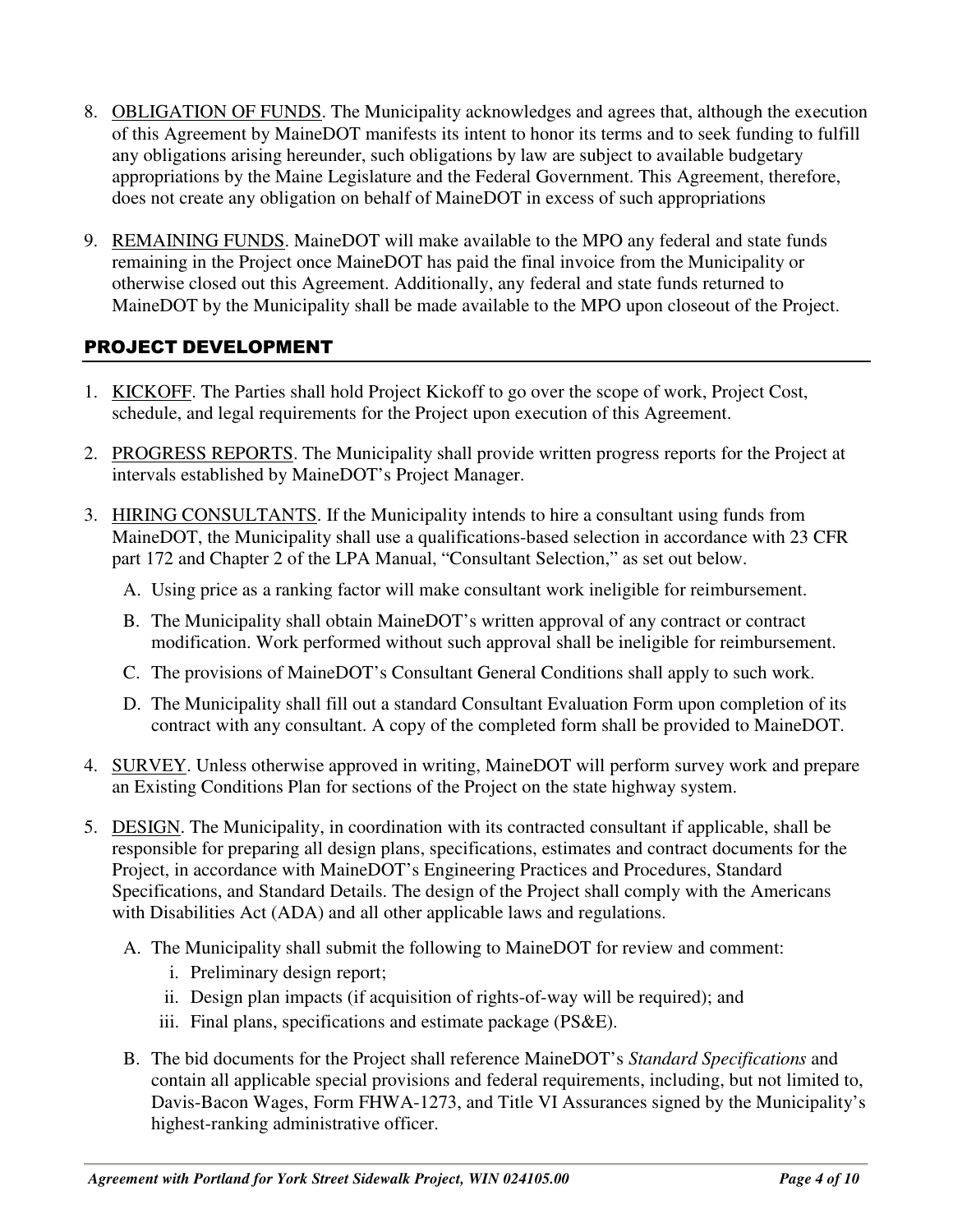- C. If the Project will require MaineDOT staff to use electronic design files prepared by or for the Municipality, such files shall conform to MaineDOT's policy on electronic exchange of CADD data: http://www.maine.gov/mdot/caddsupport/
- D. MaineDOT will enforce all laws, regulations, construction standards and specifications that apply to the Project and will require changes if they are not met.
- E. MaineDOT will give the Municipality written construction authorization once MaineDOT accepts the final PS&E package as complete. Receipt of such authorization shall not relieve the Municipality and its consultant, if applicable, of responsibility for meeting all engineering standards and regulatory requirements that apply to the Project.
- 6. PUBLIC PARTICIPATION. During design, the Municipality shall give the public and all abutters timely notice and an opportunity to comment on the Project through a public participation process that is appropriate for the scope of work and acceptable to MaineDOT. The Municipality shall provide MaineDOT with a public process certification modeled after *Letter 10* from the LPA Manual, as part of the Project's environmental package.
- 7. NEPA PROCESS. MaineDOT will carry out the National Environmental Policy Act (NEPA) compliance process. Upon finalization of the Preliminary Design Report for the Project, the Municipality shall provide MaineDOT with signed *Letter 11* from the LPA Manual and the completed NEPA Documentation Checklist to assist with this work.
- 8. PERMITS. Upon obtaining all approvals, permits and licenses for the Project, the Municipality shall provide MaineDOT with a signed environmental certification modeled after *Letter 12* from the LPA Manual, as part of the final PS&E package for the Project.
- 9. UTILITIES. The Municipality shall identify all utilities affected by the Project and coordinate any required relocations. Upon completion of utility coordination, the Municipality shall provide MaineDOT with a signed utility certification modeled after *Letter13* from the LPA Manual, as part of the final PS&E package for the Project.
- 10. RIGHT-OF-WAY. The Parties will coordinate acquisition of rights-of-way, as follows:
	- A. MaineDOT will carry out the right-of-way process for parcels on the state highway system.
	- B. If applicable, the Municipality shall carry out the right-of-way process for sections of the Project off the state highway system. In doing so, the Municipality shall:
		- i. Abide by the Uniform Relocation Assistance and Real Property Acquisition Policies Act of 1970, as amended (the Uniform Act); and
		- ii. Follow the standards set out in the MaineDOT Right of Way Manual; and
		- iii. Provide MaineDOT with a right-of-way certification modeled after *Letter 14* from the LPA Manual, as part of the final PS&E package.
	- C. The Municipality shall dedicate permanently to the Project, for public use, any municipal property needed for the Project.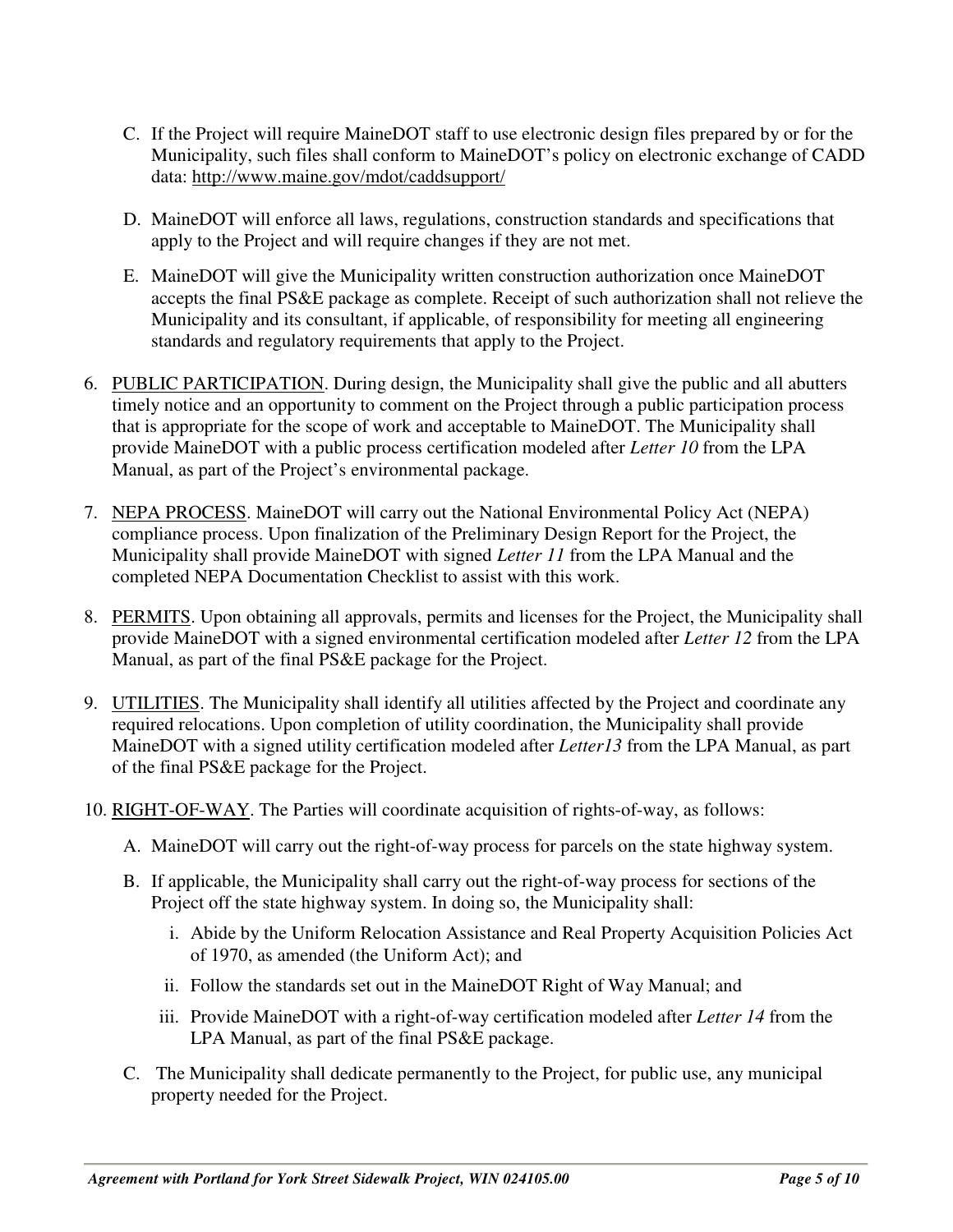- 11. FORCE ACCOUNT. If the Municipality intends to construct the Project with municipal labor or materials, it shall obtain written authorization from MaineDOT to use a force-account process.
- 12. ADVERTISE. Unless MaineDOT approves otherwise in writing, the Municipality shall use competitive bidding to hire a construction contractor upon receiving written authorization from MaineDOT. *Advertising without such authorization will make the Project ineligible for federal funding.* The bid process shall follow the procedures in MaineDOT's Standard Specifications (November 2014 Edition), Section 102, "Bidding."
- 13. AWARD. Upon receiving written approval from MaineDOT, the Municipality shall award a contract to the lowest responsive and responsible bidder in accordance with MaineDOT's Standard Specifications (November 2014 Edition), Section 103, "Award and Contracting." The Municipality shall administer the contract for the duration of the Project.
- 14. CONSTRUCTION. During construction of the Project, the Municipality shall:
	- A. Provide a Project Resident to perform inspection and documentation who is either a municipal employee qualified to perform this work or a consultant hired through a qualifications-based selection method;
	- B. Hold a pre-construction meeting with notice of at least 5 working days with representatives of MaineDOT, the contractor, utilities and other parties involved in or affected by the work;
	- C. Coordinate materials testing to meet the Minimum Testing Requirements for the Project;
	- D. Submit proposed contract modifications to MaineDOT for review and concurrence, acknowledging that MaineDOT reserves the right to deny reimbursement to the Municipality for work performed under a modification executed without MaineDOT's concurrence; and
	- E. If applicable, provide MaineDOT with revised as-built plans for the completed Project.
- 15. FINAL INSPECTION. MaineDOT will inspect the completed Project for compliance with the design plans, specifications and provisions of the construction contract. MaineDOT reserves the right not to reimburse the Municipality for work that is out of compliance.

#### OPERATION AND MAINTENANCE

The Municipality shall operate and maintain the completed Project for its useful design life as determined by accepted engineering and/or industry standards. Maintenance shall consist of general upkeep, including snow and ice control, and repairs necessary to preserve year-round public access to the facility, including for persons with disabilities, with only isolated or temporary interruptions in such accessibility. When necessary, MaineDOT reserves the right to undertake maintenance and invoice the Municipality for the cost of the work. *This section shall survive the expiration of this Agreement.* 

#### RECORDS AND AUDITS

1. PROJECT RECORDS. Project Records, whether printed or electronic, shall include all plans, specifications, contracts, reports, notes, or other Project documents prepared by or for the Municipality. The Municipality shall retain all Project Records for at least **3 years** from the date of MaineDOT's acceptance of the final invoice for the Project or the termination of this Agreement,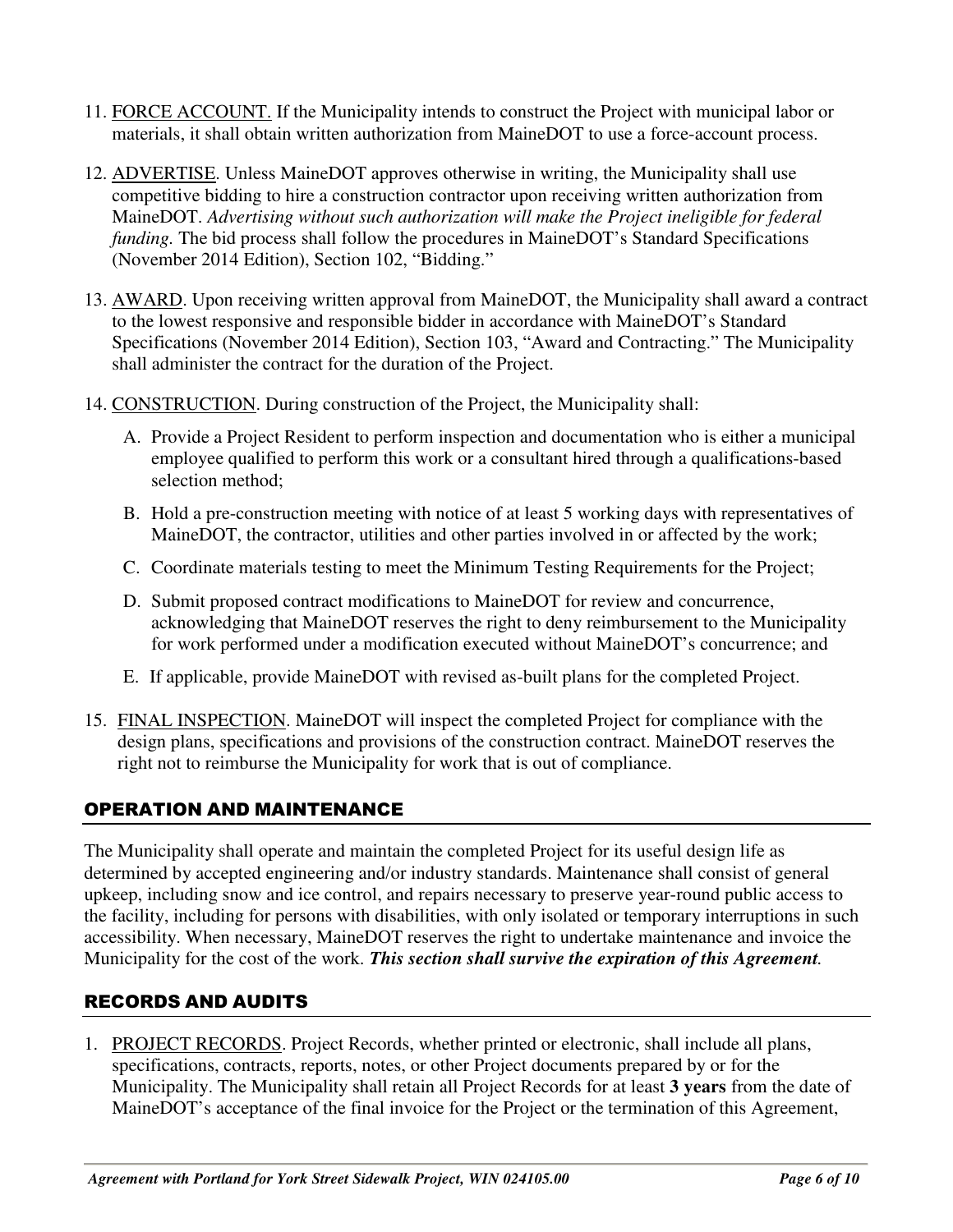whichever is sooner. If any litigation, claim, negotiation or audit has begun before the end of this retention period, all Project Records shall be kept at least until all related issues are resolved.

- 2. ACCCESS. The Municipality and any contracted party working on its behalf shall allow the FHWA and the State of Maine to inspect and audit Project Records. Copies shall be furnished at no cost to the federal or state agencies requesting them.
- 3. AUDITS. Project audits shall be performed in accordance with Title 2 in the U.S. Code of Federal Regulations, Part 200, "Uniform Administrative Requirements, Cost Principles, and Audit Requirements for Federal Awards."
- 4. *This Records and Audits section shall survive the termination or expiration of this Agreement.*

## MISCELLANEOUS PROVISIONS

- 1. GOVERNING LAW. The Parties agree to comply with all applicable federal, state and local laws, regulations, executive orders and ordinances including, but not limited to, the provisions of Title 23 of the Maine Revised Statutes Annotated (MRSA), Title 23 in the United States Code for statutory law, and Title 23 in the U.S. Code of Federal Regulations for administrative law.
- 2. INDEMNIFICATION. To the extent allowed by law, the Municipality shall indemnify, defend and hold harmless MaineDOT, its officers, agents and employees from all claims, suits or liabilities arising from any negligent or intentionally wrongful act, error or omission by the Municipality, its officers, employees, agents, consultants or contractors. Nothing herein shall waive any defense, immunity or limitation of liability available under the Maine Tort Claims Act (14 M.R.S. Section 8101 et seq.) or other privileges or immunities provided by law. *This indemnification section shall survive the termination or expiration of this Agreement.*
- 3. CONFIDENTIALITY. The Municipality shall protect the confidentiality of right-of-way negotiations, property appraisals, and engineering estimates of the construction cost to the extent required by 23 M.R.S. §63, "Confidentiality of Records."
- 4. EQUAL EMPLOYMENT OPPORTUNITY. During the performance of this Agreement:
	- A. The Municipality shall not discriminate against any employee or applicant for employment relating to this Agreement because of race, color, religious creed, sex, national origin, ancestry, age, physical or mental disability, or sexual orientation, unless related to an actual occupational qualification. The Municipality shall take affirmative action to assure that applicants are employed, and that employees are treated during their employment, regardless of their race, color, religion, sex, age, national origin, physical or mental disability, or sexual orientation. The Municipality agrees to post in conspicuous places available to employees and applicants for employment notices setting forth the provisions of this section.
	- B. The Municipality in all solicitations or advertising for employees placed by or on behalf of the Municipality relating to this Agreement – shall state that all qualified applicants shall receive consideration for employment without regard to race, color, religious creed, sex, national origin, ancestry, age, physical or mental disability, or sexual orientation.
	- C. The Municipality shall cause the foregoing provisions to be inserted into any contract for work covered by this Agreement so that such provisions shall be binding upon each contractor, except for contracts or subcontracts for standard commercial supplies or raw materials.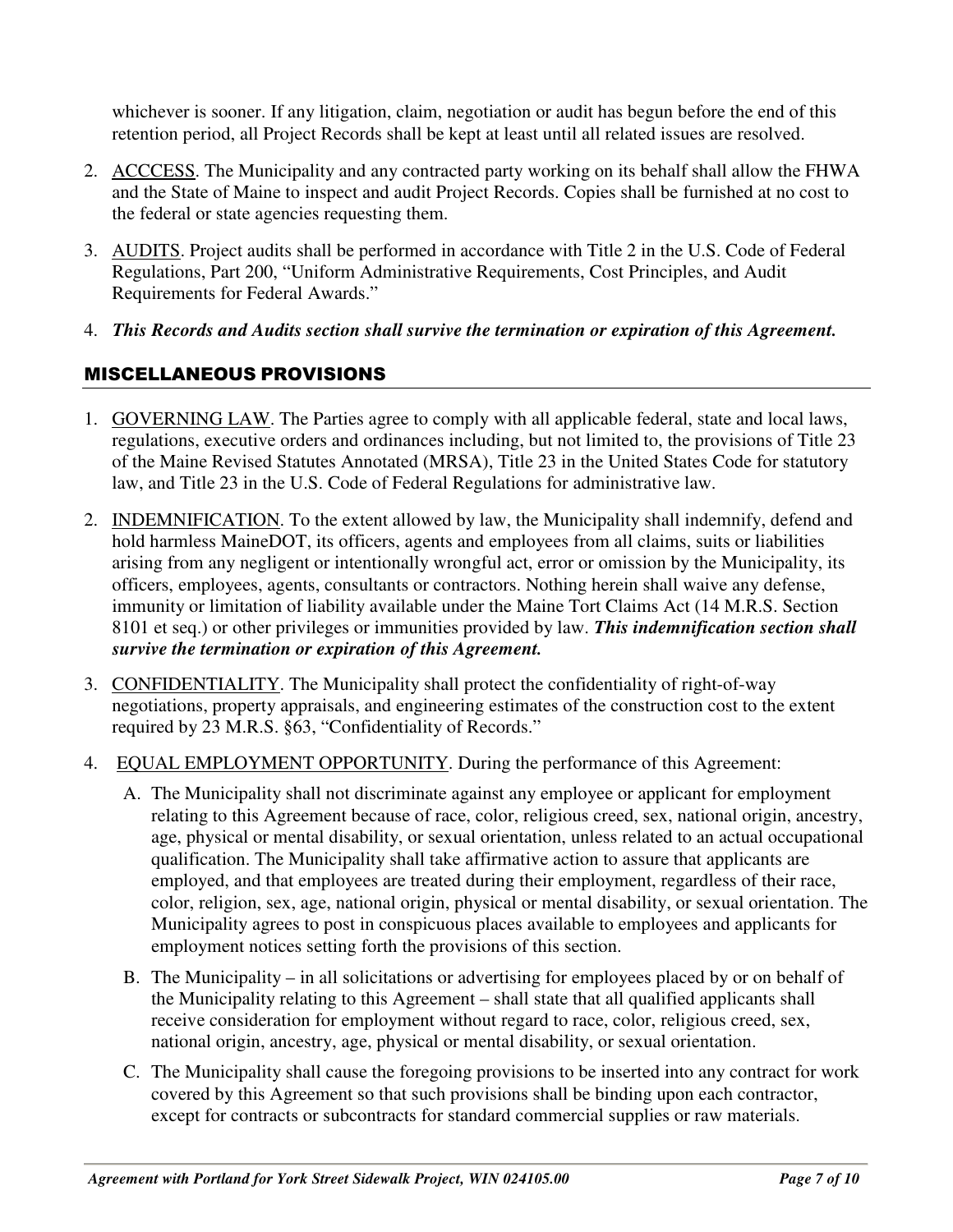- 5. INDEPENDENT CAPACITY. The Municipality, its employees, agents, representatives, consultants and contractors shall not act as officers, employees or agents of MaineDOT.
- 6. FLOW DOWN. Contracts between the Municipality and all third parties shall contain or incorporate by reference applicable provisions of this Agreement.
- 7. BINDING EFFECT. The Parties shall be bound by the terms of this Agreement, which shall apply to its executors, their successors, administrators and legal representatives.
- 8. ENTIRE AGREEMENT. This document represents the entire Agreement between the Parties. Neither MaineDOT nor the Municipality shall be bound by any statement, correspondence, agreement or representation not expressly contained in this Agreement.

## CONFLICTS OF INTEREST

- 1. No officer, employee or agent of the Municipality with a financial or other personal interest in any contract or subcontract for the Project shall participate in the selection, award or administration of any such contract or subcontract.
- 2. No professional performing services for the Municipality on the Project shall have a financial or other personal interest in any contract or subcontract for the Project, other than the person's employment or retention by the Municipality. No officer or employee of any professional performing services for the Municipality on the Project shall have a financial or other personal interest in real property acquired for the Project, unless the interest is openly disclosed, and such officer or employee has not participated in acquisition for and on behalf of the Municipality.
- 3. No person or entity entering into a contract for services for the Project shall have a financial or other interest in the Project or in its outcome, other than the performance of the contract. This prohibition covers the following:
	- A. Any agreement with, or other interest involving, third parties having an interest in the outcome of the Project that is the subject to the contract; and
	- B. Any agreement providing incentives or guarantees of future work on the Project or related matters; and
	- C. Any interest in real property acquired for the Project unless such real property interest is disclosed before the person or entity enters into the contract.

## THIRD-PARTY CERTIFICATION

By signing this Agreement, the Municipality certifies that if it contracts with an entity, the Municipality shall require that entity and its principles to certify that they:

- 1. Have not within the 3 years preceding the date of such a contract been convicted of a crime or had a civil judgment rendered against them in connection with obtaining, attempting to obtain, or performing a federal, state or local public transaction or contract under a public transaction; violation of antitrust statutes or commission of embezzlement, theft, forgery, bribery, falsification or destruction of records, making false statements, or receiving stolen property;
- 2. Are not indicted for or otherwise criminally or civilly changed by a federal, state or local governmental entity with commission of any of the offenses enumerated in this section; and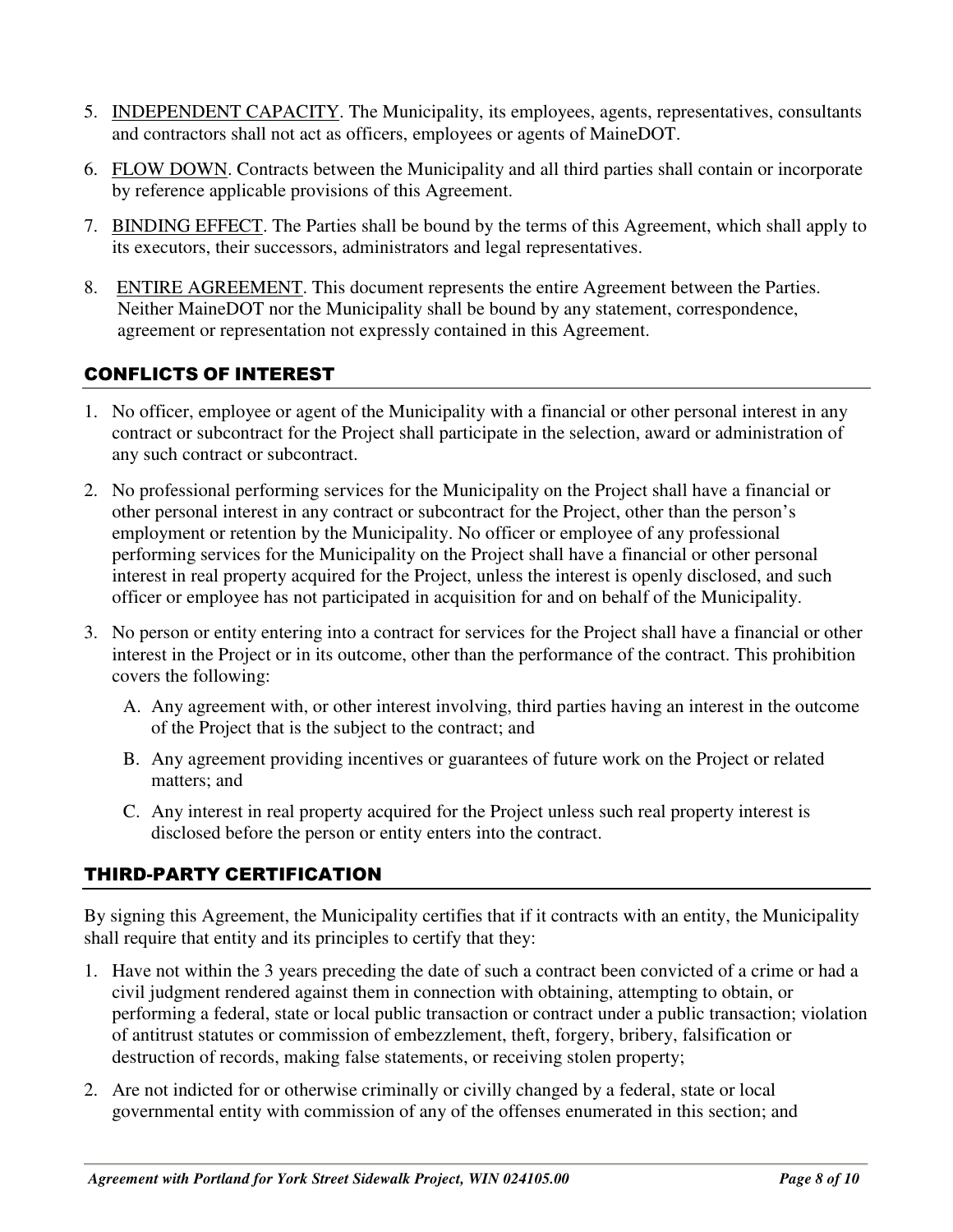3. Have not within a 3-year period preceding this Agreement had one or more federal, state or local public transactions terminated for cause or default.

#### DEBARMENT

- 1. By signing this Agreement, the Municipality certifies to the best of its knowledge and belief that it and its principals are not debarred, suspended, proposed for debarment, declared ineligible, or voluntarily excluded from participating in this transaction by any federal department or agency. If the Municipality cannot certify to this statement, it shall attach an explanation to this Agreement. For the term of this Agreement, the Municipality shall notify MaineDOT promptly if it or its principals are debarred, suspended, proposed for debarment, declared ineligible, or voluntarily excluded from participating in this transaction by any federal department or agency.
- 2. Additionally, the Municipality agrees that it shall not hire a consultant or contractor who is debarred, suspended, proposed for debarment, declared ineligible, or voluntarily excluded from covered transactions by any federal department or agency.

#### LOBBYING

By signing this Agreement, the undersigned municipal representative certifies that:

- 1. No federal funds have been paid or will be paid, by or on behalf of the Municipality, to any person for influencing or attempting to influence an officer or employee of any federal agency, a Member of Congress, an officer or employee of Congress, or an employee of a Member of Congress, concerning the awarding of any federal contract, the making of any federal grant, the making of any federal loan, the entering into of any cooperative agreement, and the extension, continuation, renewal, amendment, or modification of any federal contract, grant, loan, or cooperative agreement.
- 2. If any funds other than federal funds have been paid or will be paid to any person for influencing or attempting to influence an officer or employee of any federal agency, a Member of Congress, an officer or employee of Congress, or an employee of a Member of Congress concerning this federal contract, grant, loan, or cooperative agreement, the Municipality shall complete and submit Standard Form-LLL, "Disclosure Form to Report Lobbying," in accordance with its instructions.
- 3. The Municipality shall require the language of this certification to be included in the award documents for all sub-awards and that all sub-recipients shall certify and disclose accordingly.

## DEFAULT AND TERMINATION

- 1. DEFAULT. MaineDOT will send the Municipality a written Notice of Default if the Municipality commits any of the following:
	- A. Fails to advertise the Project within 3 years of the execution date of this Agreement without receiving an extension in writing from MaineDOT;
	- B. Withdraws its support for the Project, resulting in cancellation of the Project;
	- C. Takes any action that makes the Project ineligible for federal funding;
	- D. Uses Project funds for a purpose not authorized by this Agreement;
	- E. Misrepresents or falsifies any claim for reimbursement;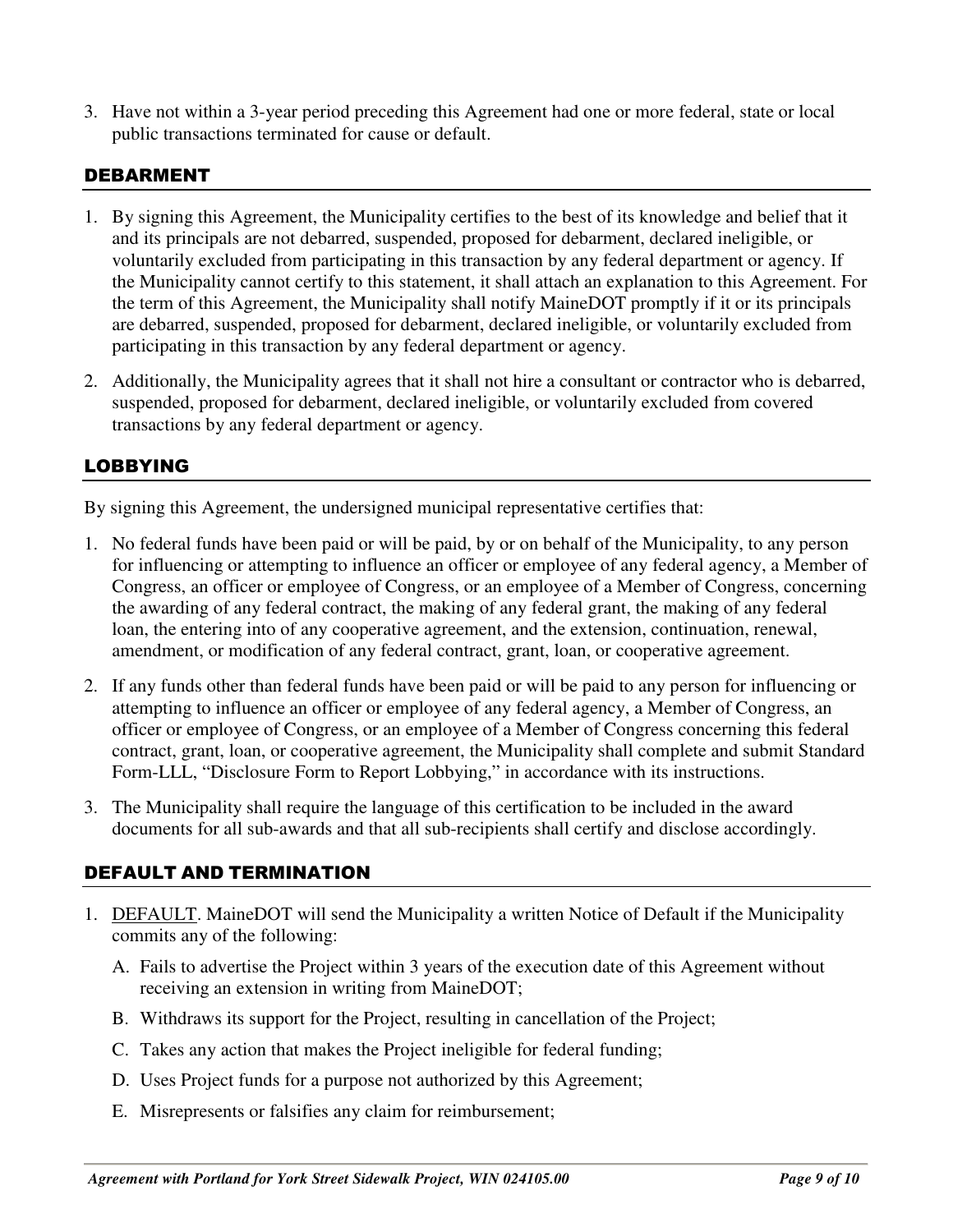- - *Agreement with Portland for York Street Sidewalk Project, WIN 024105.00 Page 10 of 10*
- 
- F. Fails to meet the standards of performance outlined in this Agreement.
- 2. TERMINATION FOR CAUSE. MaineDOT will have just cause to terminate this Agreement in the event of default by the Municipality, as defined above. MaineDOT will afford the Municipality a cure period of 14 calendar days, effective on the Municipality's receipt of Notice of Default. If the Municipality fails to address all defaults within this cure period or any longer period as MaineDOT may authorize, MaineDOT may terminate this Agreement for cause, with these conditions:
	- A. MaineDOT will recover from the Municipality all reimbursements to the Municipality and all of MaineDOT's internal costs for work on the Project. All federal and state funds recovered from the Municipality shall be made available to the MPO upon closeout of the Project.
- 3. TERMINATION FOR CONVENIENCE. The Parties may terminate this Agreement for convenience by mutual consent for any reason not defined as "default." MaineDOT will reimburse the Municipality for eligible work performed until the effective date of termination for convenience. The Municipality's share of MaineDOT's costs for work on the Project shall be deducted from the final invoice amount owed to the Municipality.

## AGREEMENT APPROVAL

The Municipality's undersigned representative assures that the Municipality's official legislative body has approved the Municipality's entry into this Agreement, has appropriated or authorized use of required matching funds, and has authorized the representative to sign this Agreement.

The Parties have executed this Agreement on the date last signed below.

# **City of Portland Maine Department of Transportation**

Date: Date: Date:

By: By:

 **Jon P. Jennings, City Manager \* Richard J. Crawford, P.E., Director \***  Bureau of Project Development

*<sup>\*</sup> I certify that the foregoing signature is true and accurate. I further certify – pursuant to 10 M.R.S.A. §9502, et seq. – that the signature, if electronic: (a) is intended to have the same force as a manual signature, (b) is unique to me, (c) is capable of verification, (d) is under my sole control, and (e) is linked to data in such a manner that it is invalidated if the data are changed.*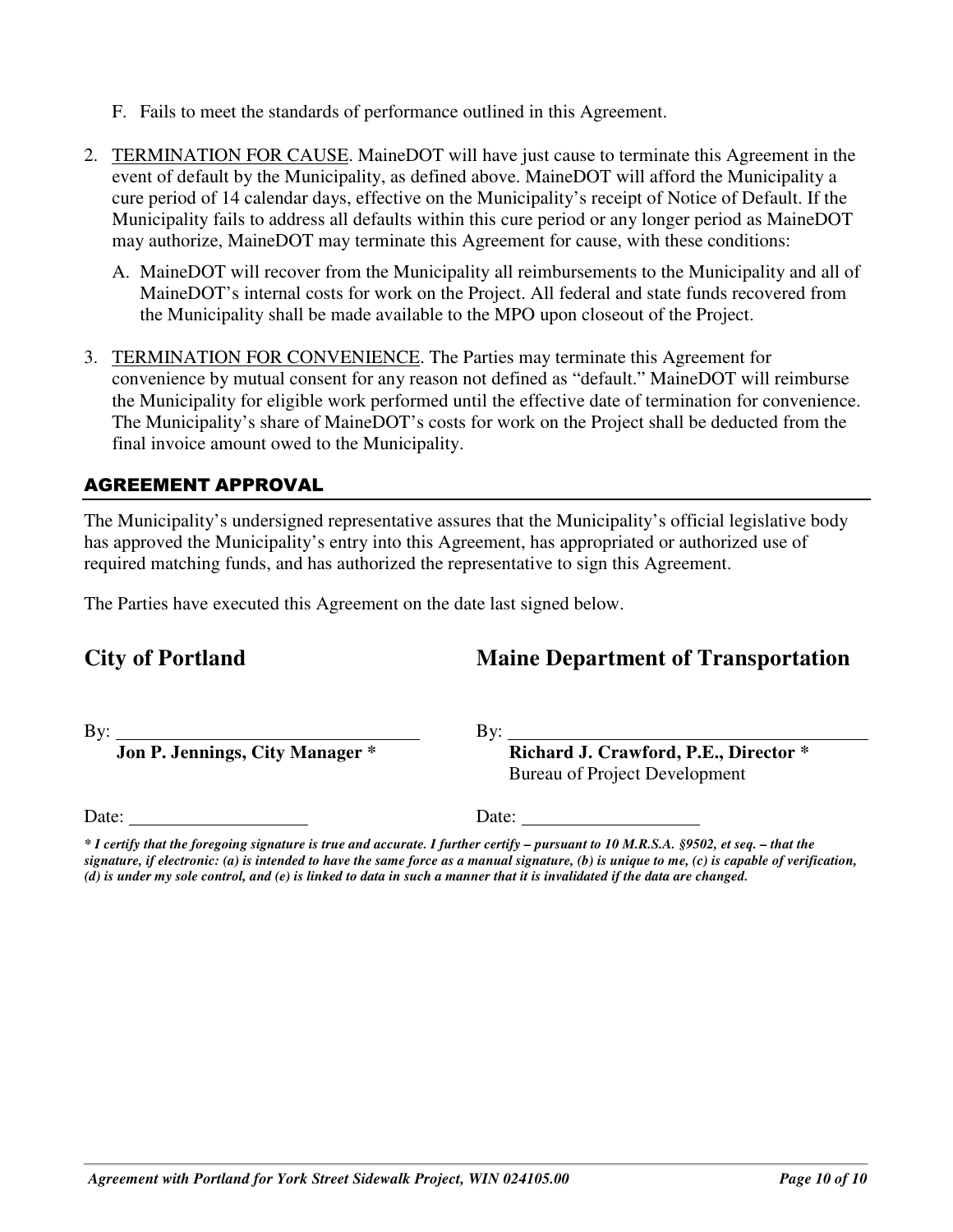# **Federal Funding Accountability and Transparency Act**

The **City of Portland** and its contractors may be subject to the provisions of the Federal Funding Accountability and Transparency Act of 2006 as amended and any regulations, policies, procedures and guidance documents adopted pursuant thereto or in connection therewith.

If the Federal portion of the Project exceeds \$25,000, an authorized representative from the Municipality shall sign this document under (B) below and return it with the Project Agreement. Additionally, the Municipality shall provide the following information, if applicable:

A) The total compensation and names of the top five officers if:

- More than 80% of the Municipality's annual gross revenues are from the U.S. Federal Government; and
- Those revenues are greater than \$25 million annually; and
- Compensation information is not already available through reporting to the U.S. Securities and Exchange Commission (SEC).
- B) Legal name and DUNS<sup>®</sup> number on file with the Central Contractor Registration (CCR):

| <b>City of Portland, Maine</b> | 07-174-7802              |
|--------------------------------|--------------------------|
| Sign and Print Legal CCR Name  | DUNS <sup>®</sup> Number |

Authorized Representative:

 **Jon P. Jennings, City Manager**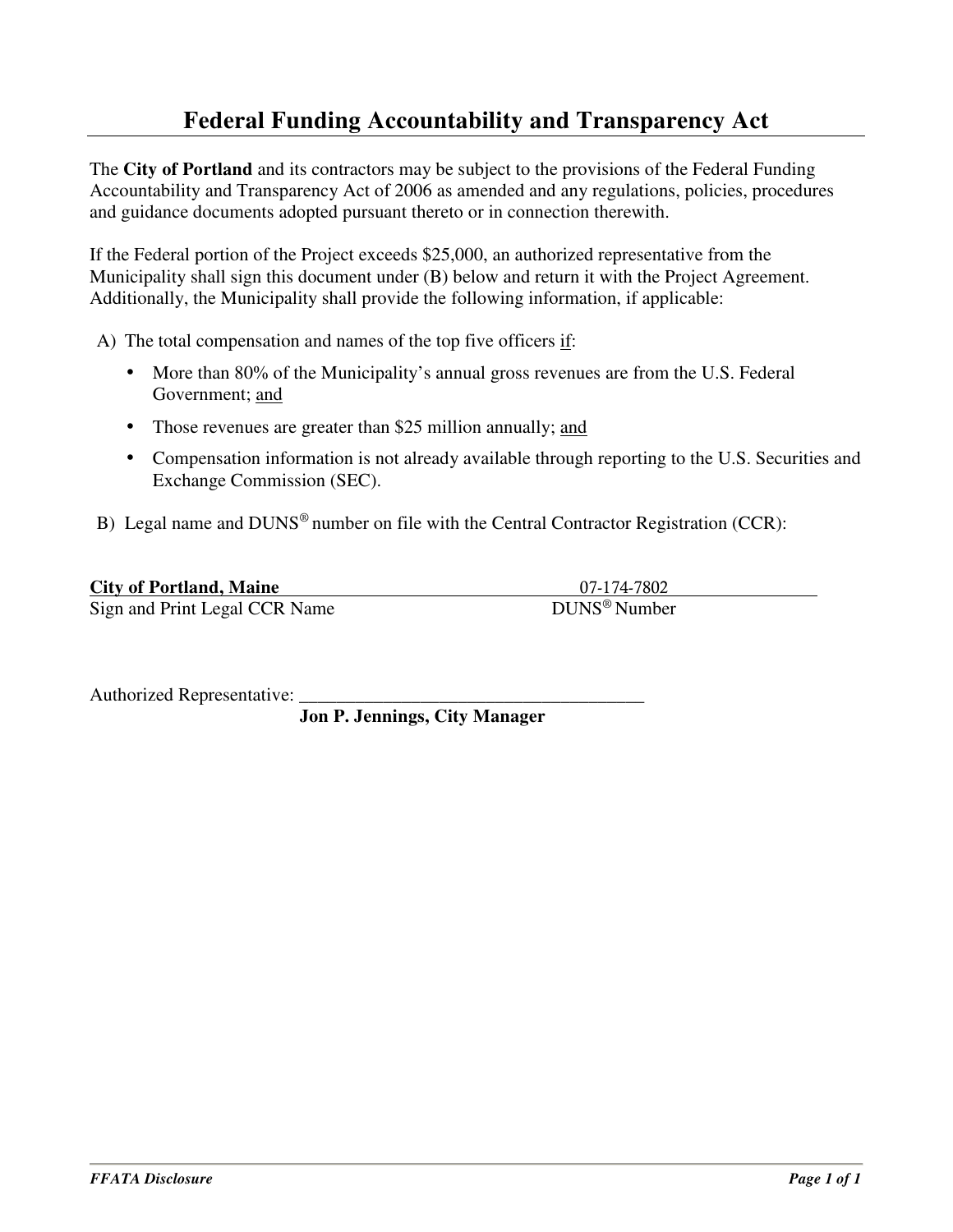# **U.S. Department of Transportation (USDOT)**

## Federal Highway Administration – Standard Title VI / Nondiscrimination Assurances

#### **DOT Order No. 1050.2A**

The **City of Portland** (the Recipient) **AGREES THAT**, as a condition of receiving Federal financial assistance from the U.S. Department of Transportation (USDOT) through the Federal Highway Administration (FHWA), it is subject to and will comply with the following:

#### **Statutory/Regulatory Authorities**

- Title VI of the Civil Rights Act of 1964 (42 U.S.C. §2000d et seq., 78 stat. 252), which prohibits discrimination based on race, color, national origin;
- 49 C.F.R. Part 21 (entitled Nondiscrimination in Federally-Assisted Programs of the Department of Transportation – Effectuation of Title VI of The Civil Rights Act of 1964);
- 28 C.F.R. section 50.3 (U.S. Department of Justice Guidelines for Enforcement of Title VI of the Civil Rights Act of 1964);

The preceding statutory and regulatory citations are referred to hereinafter as the "Acts" and "Regulations" respectively.

#### **General Assurances**

In accordance with the Acts, the Regulations, and other pertinent directives, circulars, policy, memoranda, and/or guidance, the Recipient hereby gives assurance that it will promptly take any measures necessary to assure that:

*"No person in the United States shall, on the grounds of race, color, or national origin, be excluded from participation in, be denied the benefits of, or be otherwise subjected to discrimination under any program or activity," for which the Recipient receives Federal financial assistance from the USDOT, including the FHWA."* 

The Civil Rights Restoration Act of 1987 clarified the original intent of Congress, with respect to Title VI and other nondiscrimination requirements (the Age Discrimination Act of 1975, and Section 504 of the Rehabilitation Act of 1973) by restoring the broad, institutional-wide scope and coverage of these nondiscrimination statutes and requirements to include all programs and activities of the Recipient, so long as any portion of the program is Federally assisted.

#### **Specific Assurances**

More specifically, and without limiting the above general Assurance, the Recipient agrees with and gives the following Assurances with respect to its federally assisted Federal-aid Highway Program:

- 1. The Recipient agrees that each "activity," "facility," or "program," as defined in §§ 21.23 (b) and 21.23 (e) of 49 C.F.R. § 21 will be (regarding an "activity facilitated, or will be (regarding a "facility operated, or will be (regarding a "program conducted in compliance with all requirements imposed by, or pursuant to the Acts and the Regulations.
- 2. The Recipient will insert the following notification in all solicitations for bids, Requests for Proposals for work, or material subject to the Acts and the Regulations made in connection with all Federal-Aid Highway Programs and, in adapted form, in all proposals for negotiated agreements regardless of funding source: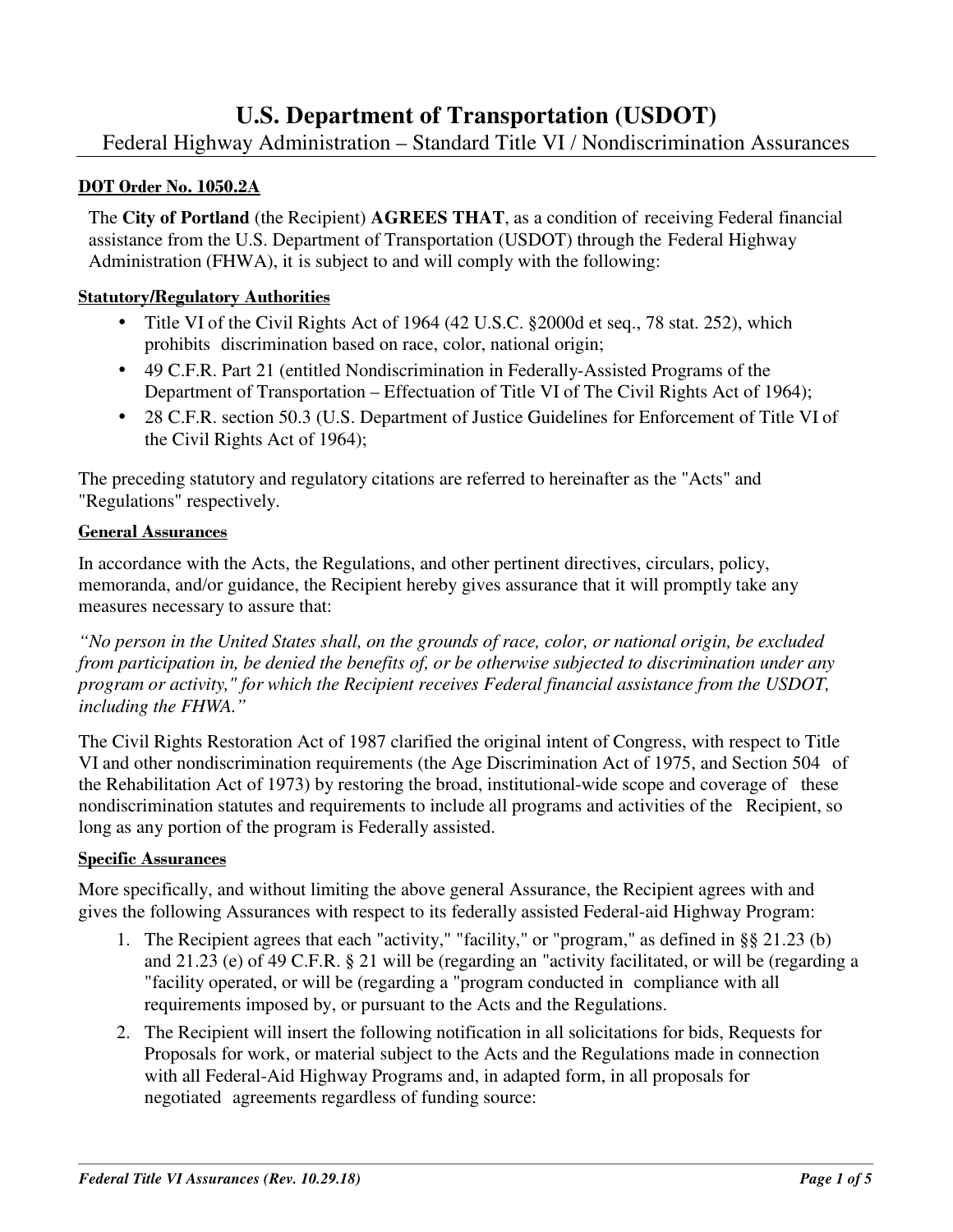"The City of Portland, in accordance with the provisions of Title VI of the Civil Rights Act of 1964 (78 Stat. 252, 42 U.S.C. §§ 2000d to 2000d-4) and the Regulations, hereby notifies all bidders that it will affirmatively assure that any contract entered into pursuant to this advertisement, disadvantaged business enterprises will be afforded full opportunity to submit bids in response to this invitation and will not be discriminated against on the grounds of race, color, or national origin in consideration for an award."

#### **3. The Recipient will insert the clauses of Appendix A and E of this Assurance in every contract or agreement subject to the Acts and the Regulations.**

- 4. If applicable, the Recipient will insert the clauses of Appendix B of this Assurance, as a covenant running with the land, in any deed from the United States effecting or recording a transfer of real property, structures, use, or improvements thereon or interest therein to a Recipient.
- 5. That where the Recipient receives Federal financial assistance to construct a facility, or part of a facility, the Assurance will extend to the entire facility and facilities operated in connection therewith.
- 6. That where the Recipient receives Federal financial assistance in the form, or for the acquisition of real property or an interest in real property, the Assurance will extend to rights to space on, over, or under such property.
- 7. If applicable, the Recipient will include the clauses set forth in Appendix C and Appendix D of this Assurance, as a covenant running with the land, in any future deeds, leases, licenses, permits, or similar instruments entered into by the Recipient with other parties:
	- a. for the subsequent transfer of real property acquired or improved under the applicable activity, project, or program; and
	- b. for the construction or use of, or access to, space on, over, or under real property acquired or improved under the applicable activity, project, or program.
- 8. That this Assurance obligates the Recipient for the period during which Federal financial assistance is extended to the program, except where the Federal financial assistance is to provide, or is in the form of, personal property, or real property, or interest therein, or structures or improvements thereon, in which case the Assurance obligates the Recipient, or any transferee for the longer of the following periods:
	- a. the period during which the property is used for a purpose for which the Federal financial assistance is extended, or for another purpose involving the provision of similar services or benefits; or
	- b. the period during which the Recipient retains ownership or possession of the property.
- 9. The Recipient will provide for such methods of administration for the program as are found by the Secretary of Transportation or the official to whom he/she delegates specific authority to give reasonable guarantee that it, other recipients, sub-recipients, sub-grantees, contractors, subcontractors, consultants, transferees, successors in interest, and other participants of Federal financial assistance under such program will comply with all requirements imposed or pursuant to the Acts, the Regulations, and this Assurance.
- 10. The Recipient agrees that the United States has a right to seek judicial enforcement regarding any matter arising under the Acts, the Regulations, and this Assurance.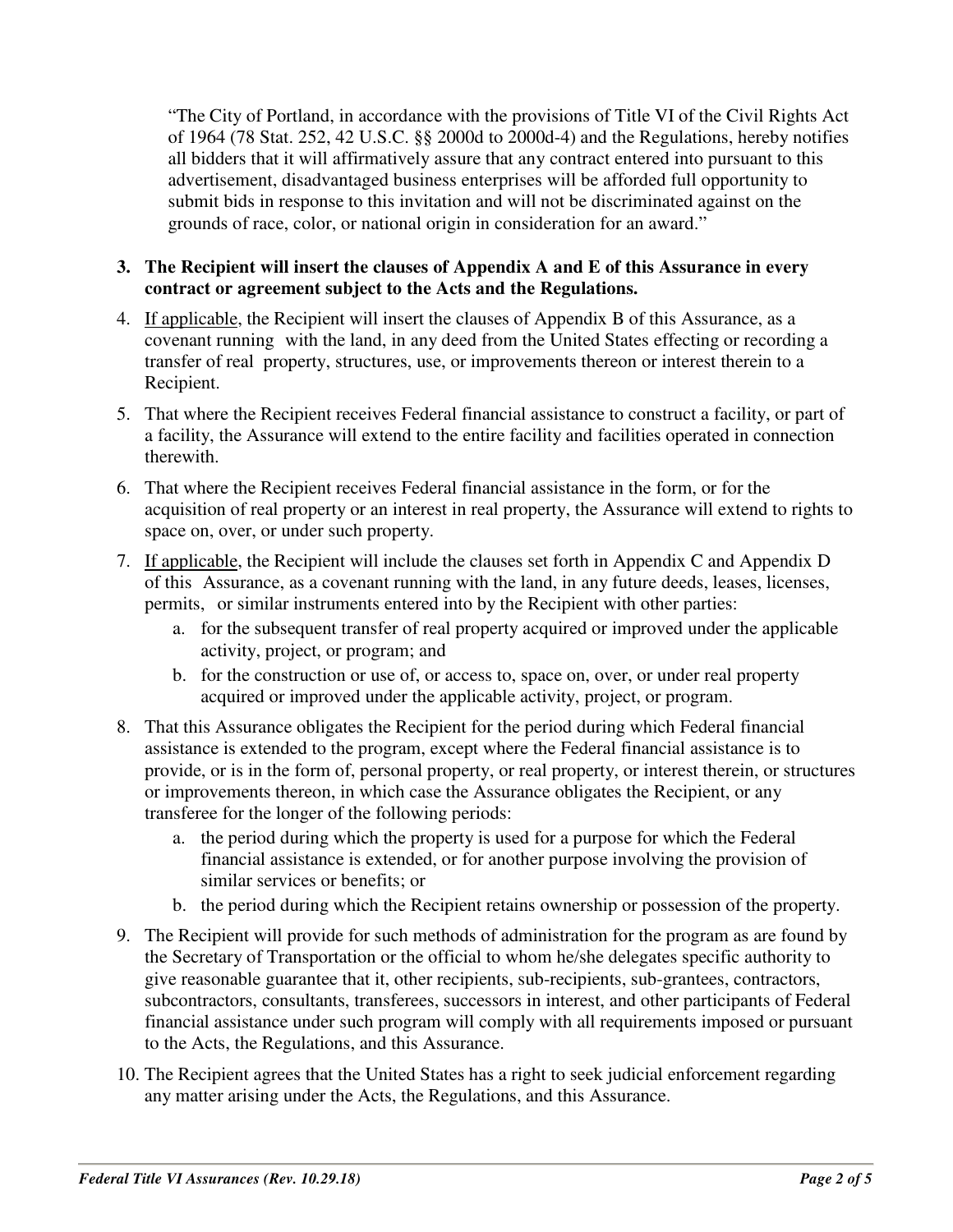By signing this ASSURANCE, the City of Portland also agrees to comply (and require any subrecipients, sub-grantees, contractors, successors, transferees, and/or assignees to comply) with all applicable provisions governing the FHWA and USDOT access to records, accounts, documents, information, facilities, and staff. You also recognize that you must comply with any program or compliance reviews, and/or complaint investigations conducted by the FHWA and USDOT. You must keep records, reports, and submit the material for review upon request to the FHWA and USDOT, or their designees, in a timely, complete, and accurate way. Additionally, you must comply with all other reporting, data collection, and evaluation requirements, as prescribed by law or detailed in program guidance.

The City of Portland gives this ASSURANCE in consideration of and for obtaining any Federal grants, loans, contracts, agreements, property, and/or discounts, or other Federal and Federal financial assistance extended after the date hereof to the recipients by the USDOT under the Federal-Aid Highway Program. This ASSURANCE is binding on the State of Maine, other recipients, subrecipients, sub-grantees, contractors, subcontractors and their subcontractors', transferees, successors in interest, and any other participants in the Federal-Aid Highway Program. The person signing below is authorized to sign this ASSURANCE on behalf of the Recipient.

## **City of Portland**

 $By$ <sub>—</sub>

 **Jon P. Jennings, City Manager** 

DATED  $\Box$ 

Encl.: Appendices A and E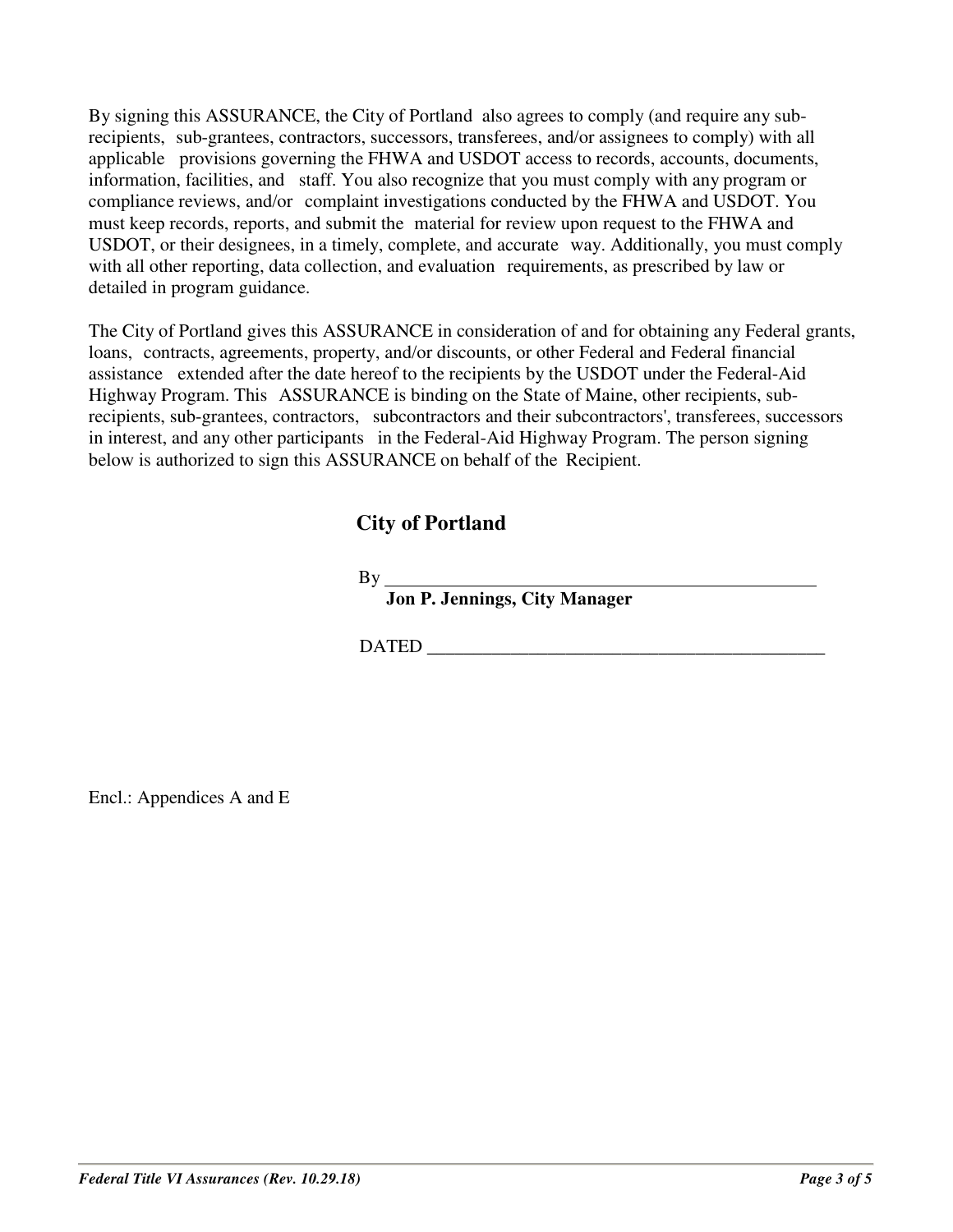During the performance of this contract, the contractor, for itself, its assignees, and successors in interest (hereinafter referred to as the "contractor agrees as follows:

- 1. **Compliance with Regulations:** The contractor (hereinafter includes consultants) will comply with the Acts and the Regulations relative to Nondiscrimination in Federally-assisted programs of the U.S. Department of Transportation, **Federal Highway Administration** (**FHWA)**, as they may be amended from time to time, which are herein incorporated by reference and made a part of this contract.
- 2. **Non-discrimination:** The contractor, regarding the work performed by it during the contract, will not discriminate on the grounds of race, color, or national origin in the selection and retention of subcontractors, including procurements of materials and leases of equipment. The contractor will not participate directly or indirectly in the discrimination prohibited by the Acts and the Regulations as set forth in Appendix E, including employment practices when the contract covers any activity, project, or program set forth in Appendix B of 49 CFR Part 21.
- 3. **Solicitations for Subcontracts, Including Procurements of Materials and Equipment:** In all solicitations, either by competitive bidding, or negotiation made by the contractor for work to be performed under a subcontract, including procurements of materials, or leases of equipment, each potential subcontractor or supplier will be notified by the contractor of the contractor's obligations under this contract and the Acts and the Regulations relative to Non-discrimination on the grounds of race, color, or national origin.
- 4. **Information and Reports:** The contractor will provide all information and reports required by the Acts, the Regulations and directives issued pursuant thereto and will permit access to its books, records, accounts, other sources of information, and its facilities as may be determined by the Recipient or the **FHWA**, to be pertinent to ascertain compliance with such Acts, Regulations, and instructions. Where any information required of a contractor is in the exclusive possession of another who fails or refuses to furnish the information, the contractor will so certify to the Recipient or the **FHWA**, as appropriate, and will set forth what efforts it has made to obtain the information.
- 5. **Sanctions for Noncompliance:** In the event of a contractor's noncompliance with the Nondiscrimination provisions of this contract, the Recipient will impose such contract sanctions as it or the **FHWA** may determine to be appropriate, including, but not limited to:
	- a. withholding payments to the contractor under the contract until the contractor complies; and/or
	- b. cancelling, terminating, or suspending a contract, in whole or in part.
- 6. **Incorporation of Provisions:** The contractor will include the provisions of paragraphs one through six in every subcontract, including procurements of materials and leases of equipment, unless exempt by the Acts, the Regulations and directives issued pursuant thereto. The contractor will act with respect to any subcontract or procurement as the Recipient or the FHWA may direct as a means of enforcing such provisions, including sanctions for noncompliance. Provided, that if the contractor becomes involved in, or is threatened with litigation by a subcontractor, or supplier because of such direction, the contractor may request the Recipient to enter into any litigation to protect the interests of the Recipient. In addition, the contractor may request the United States to enter into the litigation to protect the interests of the United States.